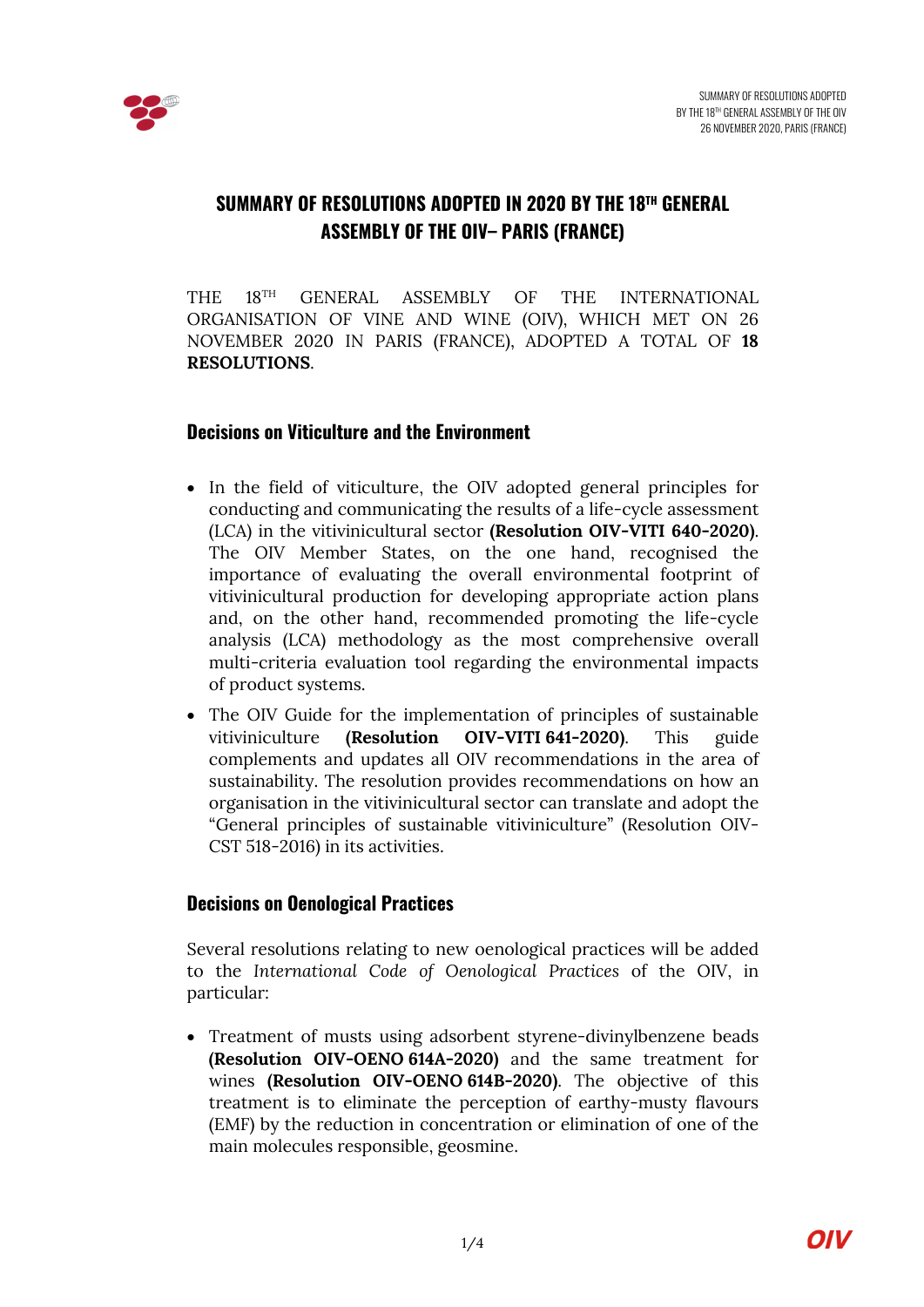

- Treatment of grapes by high voltage electric pulses (PEF) **(Resolution OIV-OENO 634-2020)**. This practice consists of the application of sufficiently high pulsed electric fields (PEF) to destemmed and crushed grapes to cause the permeabilisation of the cell membranes, especially of the grape skins. The objective of the treatment is to facilitate and increase the extraction of valuable substances such as polyphenols, yeast assimilable nitrogen (YAN), aroma compounds including precursors, and other substances.
- Treatment of musts by continuous high pressure processes (UHPH) **(Resolution OIV-OENO 594B-2020)**. This UHPH practice consists of the continuous application of pressure of between 200 to 400 MPa (2000-4000 bar) by pumping at high pressure. The UHPH eliminates microorganisms (including spores), mainly through total destruction by the impact. In UHPH, the effect of the forces of impact and shear is decisive.
- Update to the oenological practice regarding treatment with cellulose gums (carboxymethylcellulose), by widening its scope of application to rosé wines **(Resolution OIV-OENO 659-2020)**.
- OIV Guide to identify hazards, critical control points and their management in the wine industry **(Resolution OIV-OENO 630- 2020)**. This guide is intended to harmonise the analysis of hazards, and to suggest, by way of example, risk levels and critical control points that might be encountered during the stages of wine production. The vitivinicultural sector of each country should apply it according to its own specific production characteristics.
- Guidelines for the reduction of  $SO<sub>2</sub>$  doses used in winemaking **(Resolution OIV-OENO 631-2020)**. These guidelines contain recommendations for the proper management of all of the phases of the winemaking process – from the vine to the bottle – to reduce the use of  $SO<sub>2</sub>$  without compromising wine quality in terms of organoleptic characteristics and microbiological stability.

## **Decisions on Specifications of Oenological Products**

The following monographs were added to the *International Oenological Codex*, in particular:

• A monograph on adsorbent styrene-divinylbenzene beads, which was also added to the corresponding oenological practices **(Resolution OIV-OENO 643-2020)**. Detailed specifications accompany this monograph, including the particle size of between 600 and 750 μm and the specific migration limits.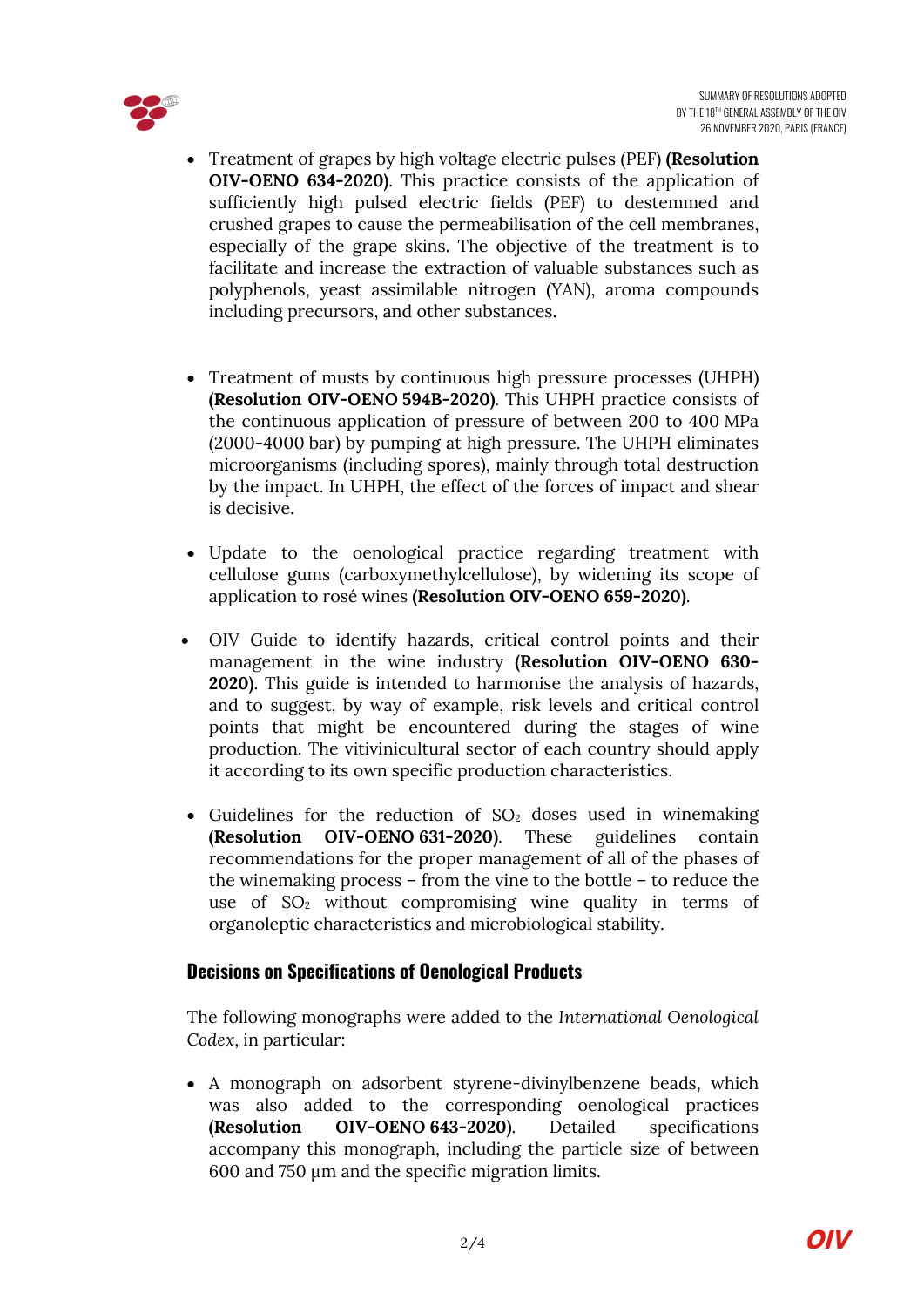

- A monograph on calcium sulphate, which is used for must acidification in the production of liqueur wines **(Resolution OIV-OENO 644-2020)**. Detailed specifications accompany this monograph.
- An update to the monograph on potassium polyaspartate, with regard to the method of determination of the mean molecular mass **(Resolution OIV-OENO 645-2020)**.

### **Decisions on Methods of Analysis**

During this same session, it was decided that new methods of analysis will be added to the OIV analytical corpus. These include, in particular:

- The quantification of glucose, malic acid, acetic acid, fumaric acid, shikimic acid and sorbic acid in wine using quantitative nuclear magnetic resonance spectroscopy (1 H NMR) **(Resolution OIV-OENO 618-2020)**. The method principle consists of diluting the sample, then measuring it by <sup>1</sup>H NMR. The method is considered as a type IV method.
- A method for the determination of alkylphenols in wines by gas chromatography-mass spectrometry (GC-MS or GC-MS/MS) **(Resolution OIV-OENO 620-2020)**. The method describes the analysis, on the one hand, by gas chromatography coupled with mass spectrometry (GC-MS), and on the other, by gas chromatography coupled with tandem mass spectrometry (GC-MS/MS). The sample is extracted in the headspace using the solid-phase microextraction (SPME) technique.

### **Decisions on Economy and Law**

- The OIV adopted the definition of white wine with maceration **(Resolution OIV-ECO 647-2020)**. This is a white wine derived from alcoholic fermentation of a must with prolonged contact with grape pomace, including skins, pulp, seeds and potentially stems. The minimum duration of the maceration phase is one month and "white wine with maceration" can be characterised by an orange-amber colour and a tannic taste. This new definition will make it possible to differentiate and highlight wines produced by ancestral methods, such as for example Georgian wines made in Qvevris.
- The update to the International Standard for Wine Labelling regarding, on the one hand, labelling potentially allergenic additives and residues **(Resolution OIV-ECO 648-2020)**, and on the other hand, the presentation of alcoholic strength and the simplification of